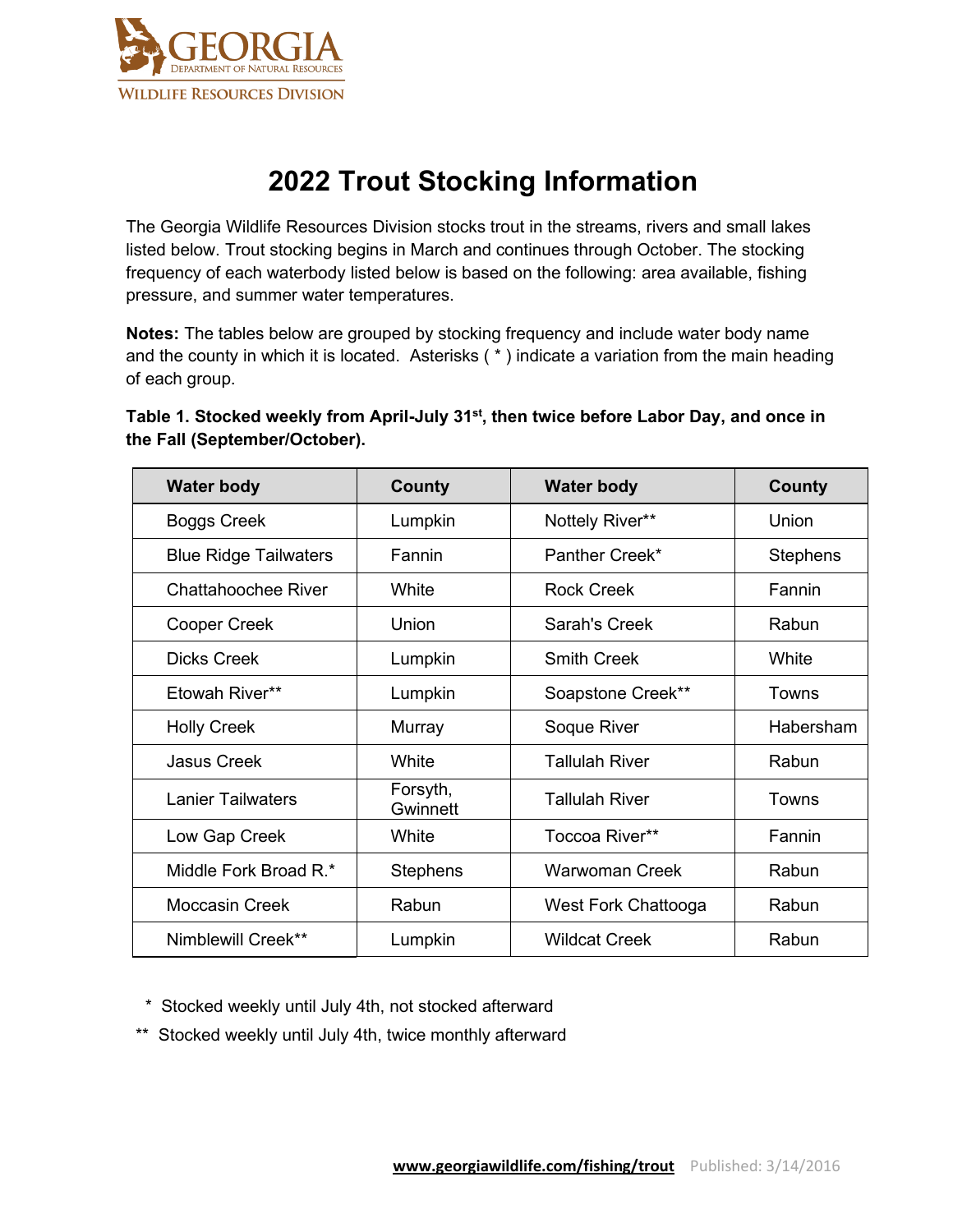

#### **Table 2. Stocked twice each month from April-Labor Day.**

| <b>Water body</b>          | <b>County</b>  | <b>Water body</b>       | <b>County</b> |
|----------------------------|----------------|-------------------------|---------------|
| Amicalola Creek            | Dawson         | <b>Owl Town Creek</b>   | Gilmer        |
| Big Creek**                | Fannin         | <b>Panther Creek</b>    | Habersham     |
| <b>Cochran Creek</b>       | Dawson         | Raccoon Creek*          | Paulding      |
| Dockery Lake*              | Lumpkin        | Raper Creek             | Habersham     |
| Frogtown Creek             | Lumpkin        | Spoilcane Creek         | White         |
| <b>Hartwell Tailwaters</b> | Hart           | <b>Stamp Creek</b>      | <b>Bartow</b> |
| Hiawassee River**          | Towns          | <b>Swallow Creek</b>    | Towns         |
| <b>Holcomb Creek</b>       | Rabun          | <b>Taliaferro Creek</b> | Chattooga     |
| <b>Johns Creek</b>         | Floyd          | <b>Toccoa River</b>     | Union         |
| Little Amicalola Creek     | Dawson         | Vogel Lake***           | Union         |
| <b>Little Cedar Creek</b>  | Floyd          | Watermill Creek*        | Haralson      |
| Little Chickamauga Cr.     | Walker         | West Armuchee Creek     | Walker        |
| Long Swamp Creek*          | <b>Pickens</b> | West Fork Wolf Creek**  | Union         |
| Mill Creek**               | Murray         | Winfield Scott Lake*    | Union         |
| <b>Mountaintown Creek</b>  | Gilmer         |                         |               |

\* Stocked twice each month until July 4th, not stocked afterward

\*\* Stocked twice each month until July 4th, once each month afterward

\*\*\* Stocked twice a month until July  $4<sup>th</sup>$ , once each month in the winter

#### **Table 3. Stocked once each month from March-August.**

| <b>Water body</b>      | County  | <b>Water body</b>        | County |
|------------------------|---------|--------------------------|--------|
| <b>Brasstown Creek</b> | Towns   | <b>Sautee Creek</b>      | White  |
| <b>Brasstown Creek</b> | Union   | <b>Tickanetley Creek</b> | Gilmer |
| <b>Cartecay River</b>  | Gilmer  | Timpson Creek**          | Rabun  |
| <b>Chestatee River</b> | Lumpkin | <b>Town Creek</b>        | White  |
| Coosawattee River      | Gilmer  |                          |        |